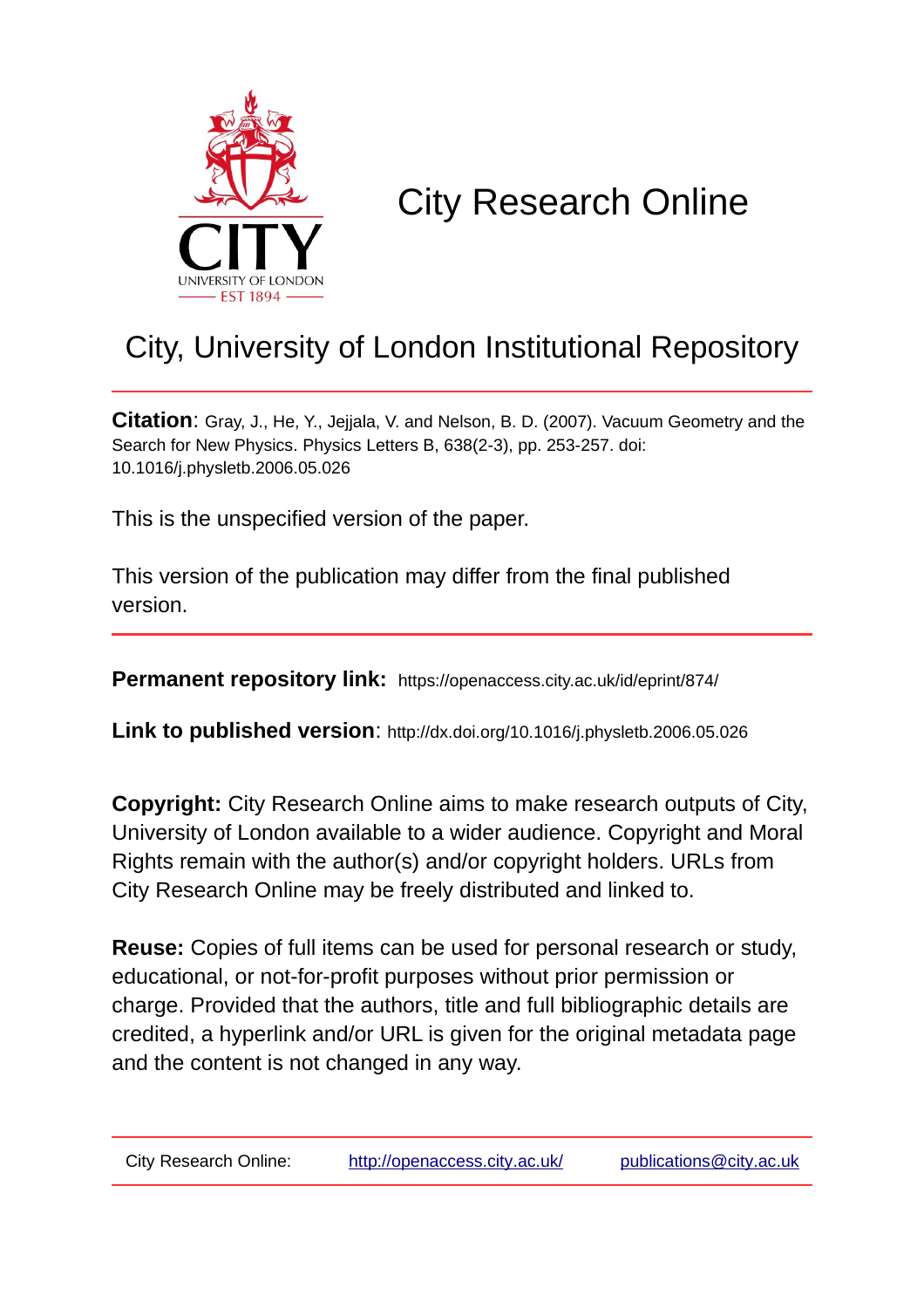#### Vacuum Geometry and the Search for New Physics

James Gray $^{1,2*},$  Yang-Hui He $^{3,4,5\dagger},$  Vishnu Jejjala $^{2\ddagger},$  and Brent D. Nelson $^{5\S}$ 

<sup>1</sup>Institut d'Astrophysique de Paris and APC, Université de Paris 7, 98 bis, Bd. Arago 75014, Paris, France

 $2$ Department of Mathematical Sciences, University of Durham, South Road, Durham DH1 3LE, U.K.

> <sup>3</sup>Merton College, Oxford University, Oxford OX1 4JD, U.K.

<sup>4</sup>Mathematical Institute, Oxford University, 24-29 St. Giles', Oxford OX1 3LB, U.K.

 $5$ Department of Physics & Astronomy, University of Pennsylvania, 209 South 33rd St., Philadelphia, PA 19104, U.S.A.

#### Abstract

We propose a new guiding principle for phenomenology: special geometry in the vacuum space. New algorithmic methods which efficiently compute geometric properties of the vacuum space of  $\mathcal{N}=1$  supersymmetric gauge theories are described. We illustrate the technique on subsectors of the MSSM. The fragility of geometric structure that we find in the moduli space motivates phenomenologically realistic deformations of the superpotential, while arguing against others. Special geometry in the vacuum may therefore signal the presence of string physics underlying the low-energy effective theory.

<sup>∗</sup>gray@iap.fr

<sup>†</sup>yang-hui.he@merton.ox.ac.uk

<sup>‡</sup>vishnu.jejjala@durham.ac.uk

<sup>§</sup>bnelson@sage.hep.upenn.edu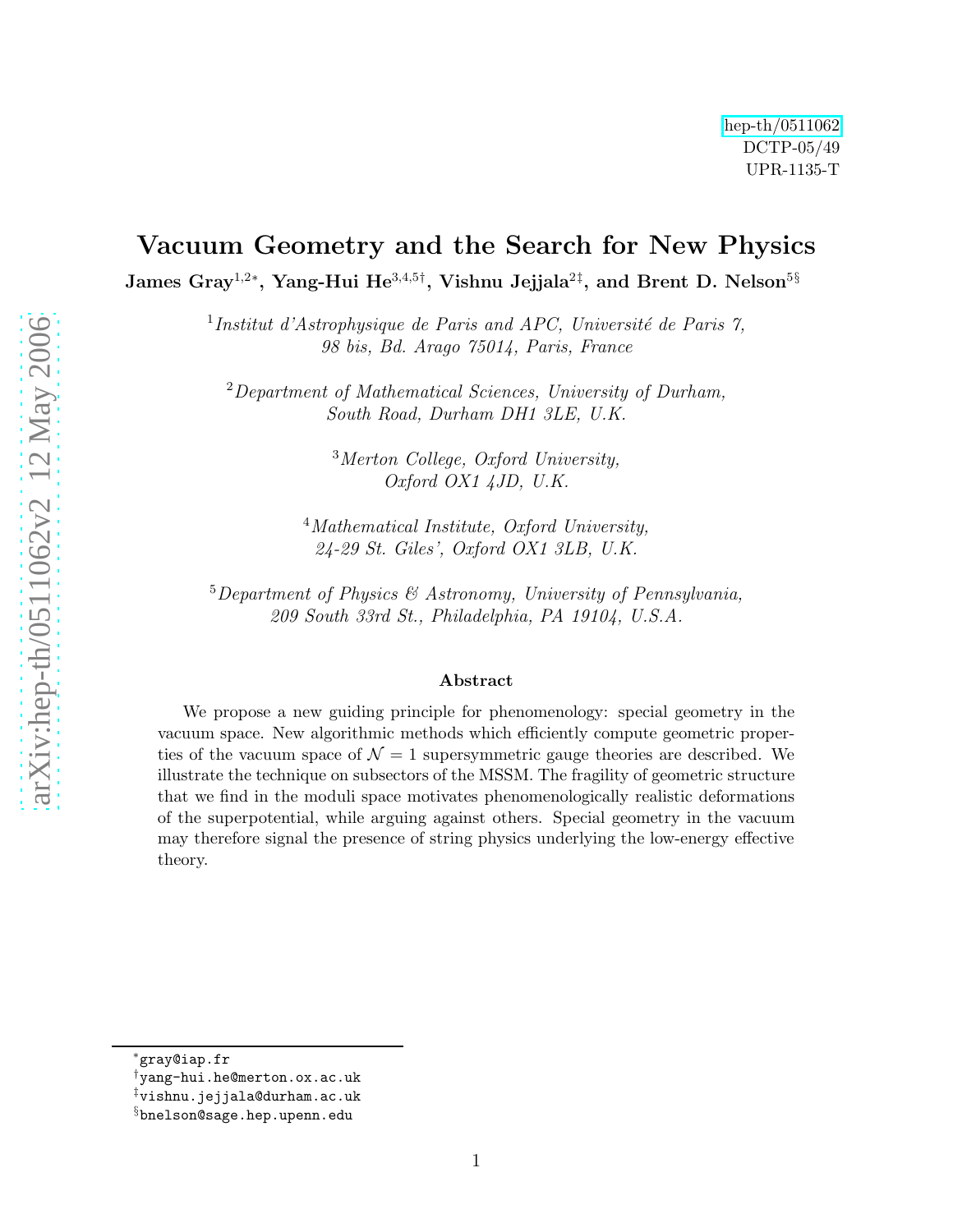#### 1 Introduction

String theory is a theory of physics. As such, it is expected to make contact with observation. While TeV scale accelerators may conceivably, in a few years' time, directly probe strings and D-branes, the congress between high-energy theory and low-energy experiment today remains only indirect. String theory supplies a unique framework to embed the Standard Model and its supersymmetric extensions within a consistent theory of quantum gravity. Although it serves as an organizing principle for quantum field theories and mathematics, string theory appears so far of limited utility as an intrinsic phenomenological tool.

Various top-down and bottom-up approaches have attempted to connect string theory with such manifest properties of particle physics as the presence of three light generations, the  $SU(3)_C \times SU(2)_L \times U(1)_Y$  gauge symmetry, the representations of the matter fields, and the Yukawa interactions that do such things as give mass to the fermions but do not do other things such as make protons decay. To date, no consensus exists on string compactification to low-energies.

We must look to the minimal supersymmetric Standard Model (MSSM) itself for guidance. Already we know that there is unexplained structure in the superpotential that signals new physics. There is a  $\mu H_u H_d$  term, for example. The value of  $\mu$ , which is a mass, is around the TeV scale. If it were any higher, this would require a fine-tuning of the electroweak sector. If it were exactly zero, it would generate a weak scale axion. That  $\mu$  is small and positive compared to the fundamental scale demands an explanation in terms of field theory.

Just as there is unexplained structure in the superpotential, there is also hidden structure in the vacuum space, or moduli space, of the MSSM. The supersymmetric vacuum space is locally described in the language of algebraic geometry as an affine variety which is specified in terms of relations among a basis of gauge invariant operators (composite singlets built from the matter fields). The vacuum structure arises from supersymmetry preserving conditions, the usual D- and F-flatness constraints of the theory. Studying the algebraic geometry of this moduli space can be viewed as a search for new physics within the MSSM. If topological invariants of the space assume special values, this should be regarded as a feature of the low-energy theory that demands explanation in terms of more foundational physics. The enhancement or preservation of geometric structure also motivates certain classes of deformations of theories beyond the renormalizable or low-mass level and renders others less interesting. We therefore propose the following *principle for phenomenology*: any special geometry in the vacuum space should be regarded as fundamental. In particular, if special geometry is present in the vacuum space at low-mass level, only higher-dimension operators compatible with the structure are allowed in the superpotential. This principle has the potential to be predictive: in a given model, some higher-dimension operators consistent with gauge symmetry must nevertheless vanish in order to preserve the special structure. Thus any effects mediated by such operators are necessarily suppressed.

We report in this Letter on the vacuum space of subsectors of the MSSM and suggest a program to study the full MSSM and related extensions. The fragility of topological invariants means that the special nature of the geometries depends crucially on the phenomenology of our world. There is no known explanation for these structures within quantum field theory.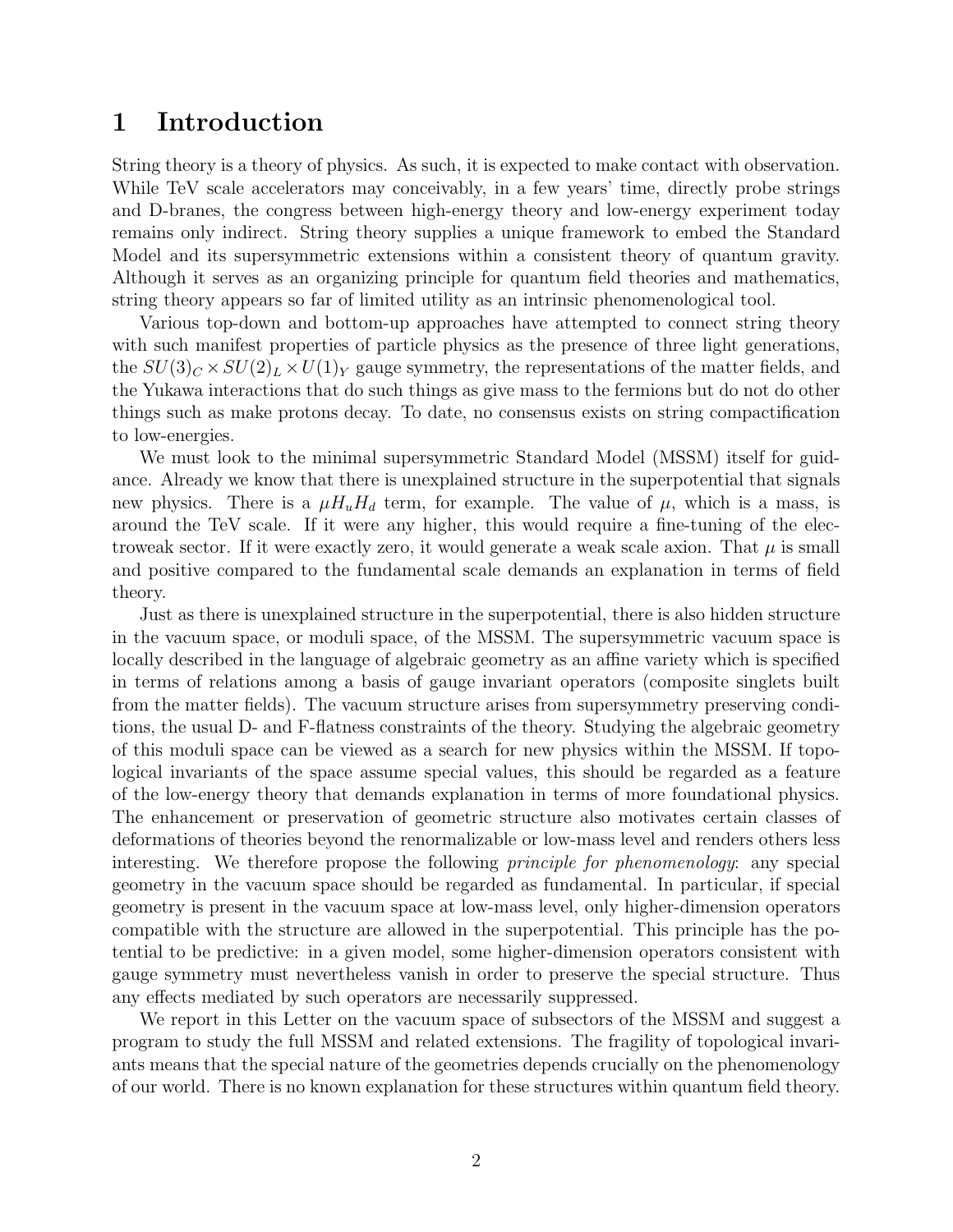#### 2 The MSSM: D-terms and F-terms

To parametrize the moduli space  $\mathcal{M}$ , we must determine the set of gauge invariant operators in the theory and impose the F-flatness constraints to obtain the relations among the  $n$ generators of the set. These relations define the vacuum space explicitly as an algebraic variety in  $\mathbb{C}^n$ . For every solution to the F-terms, there is as well a solution to the D-terms in the completion of the orbit of the complexified gauge group [\[1\]](#page-8-0). The D-flatness constraints are then simply a gauge fixing condition which eliminates redundancy in defining the initial basis. In other words, we fix algebraic relations among the polynomial gauge invariant operators coming from D-flatness, after imposing F-flatness conditions. These relations then constitute the defining equations of the moduli space locally as an affine variety. We develop a novel and algorithmic way of looking at this by considering the gauge invariant operators of the D-terms as a ring map from the space of F-terms to the vacuum space. This procedure is essentially a Gröbner basis computation in polynomial rings  $[2]$ . As we are faced with a gauge theory with a complicated set of F- and D-equations, computationally intensive methods are required. The algorithm is implemented on the computer using the algebra package Macaulay 2 [\[3\]](#page-8-2) and is applicable to finding moduli spaces of  $\mathcal{N} = 1$  gauge theories with arbitrary superpotentials.

For the MSSM, the gauge invariant operators are constructed out of the 49 matter fields. (There are 18 directions from  $Q_i$ , nine each from  $u_i$  and  $d_i$ , six from  $L_i$ , three from  $e_i$ , and two each from  $H_u$  and  $H_d$ .) As there are twelve generators of the Standard Model gauge group, we must in the end obtain a complex variety of dimension less than 37. The gauge invariant combinations of the fields that define a basis of monomials for general gauge invariant operators are tabulated in Refs. [\[2\]](#page-8-1), [\[4\]](#page-8-3). There are 991 gauge invariant combinations, so the basis is extremely overcomplete and constrained by relations among the operators. The size of the basis and the complexity of redundancies renders the calculation of the variety describing the vacuum space of the full theory computationally intensive, though the methodology is algorithmically clear. We first consider the (renormalizable) superpotential  $W(\Phi)$  and impose the 49 F-term relations:

$$
\frac{\partial W}{\partial \Phi^i} = 0. \tag{1}
$$

The F-flatness conditions carry representations of the gauge group. We then implement the dependencies among the gauge invariants after substituting the F-terms into the basis of operators. The resulting set of equations defines the geometry of the moduli space  $\mathcal{M}$ .

To illustrate the technique in detail, we focus in this Letter on particular subsectors of the MSSM. Already, there is interesting geometric structure within these subsectors.

#### 3 The electroweak sector

We restrict ourselves here to the electroweak sector of the theory. This is accomplished by setting the vevs of the quarks  $Q_i$ ,  $u_i$ , and  $d_i$  to zero, consistent with the unbroken  $SU(3)_C$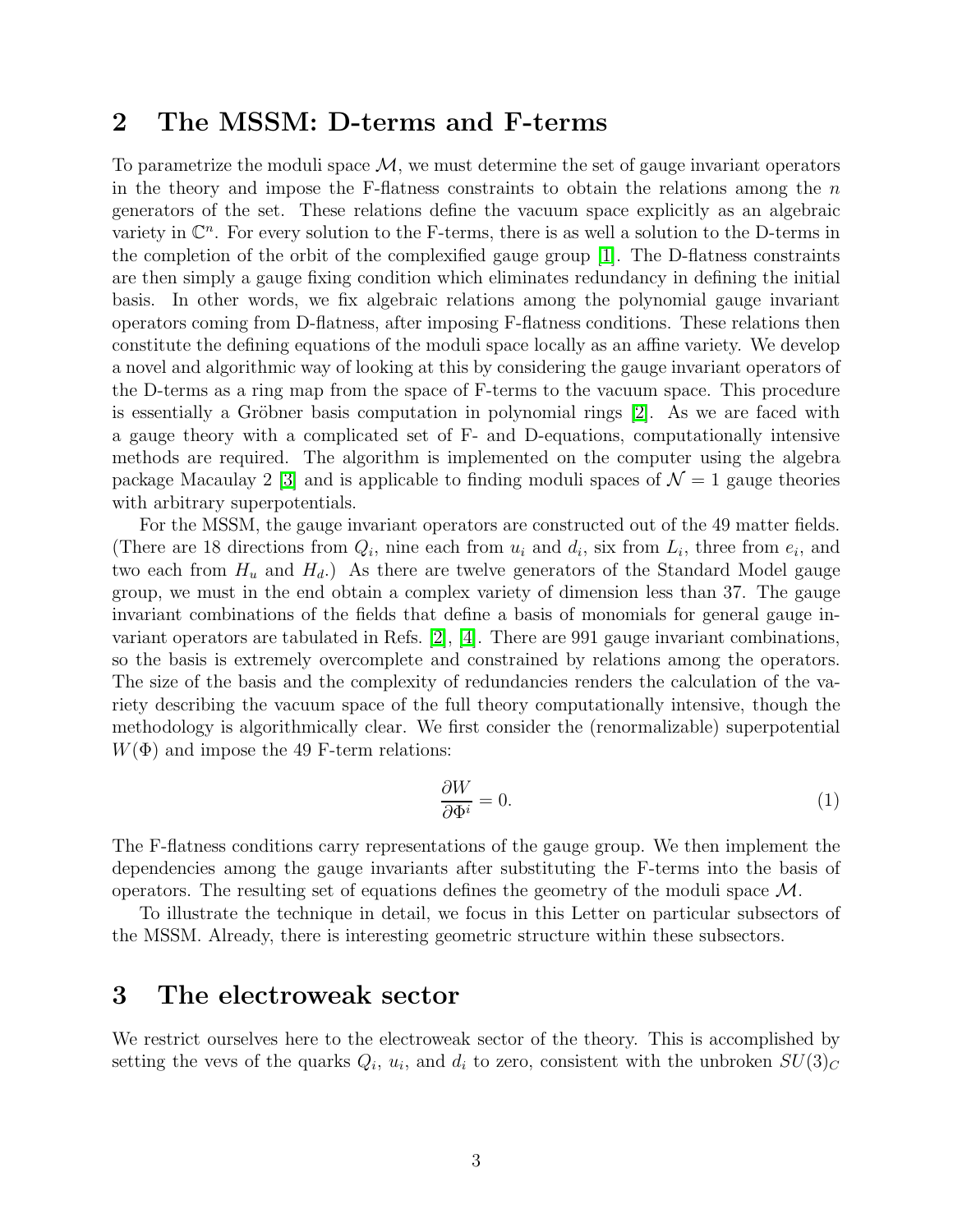symmetry of the Standard Model.<sup>1</sup> The renormalizable superpotential is

<span id="page-4-0"></span>
$$
W_{\rm ren} = \mu H_u^{\alpha} H_d^{\beta} \epsilon_{\alpha\beta} + \lambda_e^{ij} L_i^{\alpha} H_d^{\beta} e_j \epsilon_{\alpha\beta},\tag{2}
$$

where  $\alpha, \beta$  are  $SU(2)_L$  indices and i, j are flavor indices. In addition to the  $\mu$  parameter, there are nine constant coefficients  $\lambda$  that account for the mixing of generations. We have for now ignored right-handed neutrinos. The gauge invariant operators in the electroweak sector are:

$$
H_u H_d = H_u^{\alpha} H_d^{\beta} \epsilon_{\alpha\beta}, \qquad LH_u = L_i^{\alpha} H_u^{\beta} \epsilon_{\alpha\beta},
$$
  
\n
$$
LLe = L_i^{\alpha} L_j^{\beta} e_k \epsilon_{\alpha\beta}, \qquad LH_d e = L_i^{\alpha} H_d^{\beta} e_j \epsilon_{\alpha\beta}.
$$
\n(3)

There are 22 gauge invariant operators in total. The four D-terms corresponding to the generators of  $SU(2)_L$  and  $U(1)_Y$  and 13 F-terms define the vacuum variety.

The dimension of the space is determined computationally using methods in algebraic geometry that we detail elsewhere [\[2\]](#page-8-1). The vacuum space is five-dimensional and is an affine cone over a base manifold  $\beta$  of dimension four. As a projective variety,  $\beta$  has degree six and is described as a (non-complete) intersection of six quadratics in  $\mathbb{P}^8$ . (We recall that  $\mathbb{P}^d$  is the space of one-dimensional complex vector subspaces of  $\mathbb{C}^{d+1}$ .) The equations for the variety themselves are not illuminating for our purposes, so we do not include them here. Instead we consider physically motivated deformations of the superpotential [\(2\)](#page-4-0) and demonstrate the intriguing relationship between phenomenology and algebraic geometry.

R-parity, a symmetry introduced to ensure the stability of the proton, is defined as  $R = (-1)^{3(B-L)+2s}$ , where B and L are the baryon and lepton numbers of the superfield and s is the spin of each component field. Suppose we lift the Higgs, meaning that the vevs  $\langle H_u \rangle$ and  $\langle H_d \rangle$  are constrained to vanish.<sup>2</sup> We can do this minimally by adding dimension four terms to the superpotential that respect the R-parity:

<span id="page-4-1"></span>
$$
W = W_{\text{ren}} + \tau (H_u H_d)^2 + \tau^{ij} (L H_u)_i (L H_u)_j. \tag{4}
$$

The added terms in eq. [\(4\)](#page-4-1) are natural to consider since both arise in well-motivated contexts in which heavy Standard Model singlets are integrated out of the theory: a singlet that generates the  $\mu$ -term as in the NMSSM for the first term or (famously) a right-handed neutrino to generate the canonical see-saw mechanism for the second term. Eq. [\(4\)](#page-4-1) is the most general superpotential containing operators up to dimension four consistent with gauge symmetry and R-parity conservation.

With the extra terms, the vacuum space of the theory is three-dimensional. More precisely, M is an affine cone over a base surface  $\beta$ . The geometry of  $\beta$  is as follows.  $\beta$  is a complex submanifold of a Kähler manifold, and therefore is itself Kähler. It is given by the (non-complete) intersection of six quadratics in  $\mathbb{P}^5$ . B is a degree four surface with the

<sup>&</sup>lt;sup>1</sup>The resulting theory is anomalous. Generally, when the fields are charged under an anomalous  $U(1)$ , the Green-Schwarz mechanism [\[5\]](#page-8-4) renders the theory consistent:  $\langle D^{\dagger}D \rangle = \xi$ . The Fayet-Iliopoulos term is a Kähler parameter, whereas the moduli space is sensitive to complex structure. The algorithm implements D-terms through a (symplectic) quotient and is unaffected by the modification.

<sup>&</sup>lt;sup>2</sup>In principle, the  $\mu$  term in the renormalizable superpotential lifts the Higgs by itself. However, because  $\mu$  is of order the electroweak scale, the term produces a negligible contribution to the scalar potential.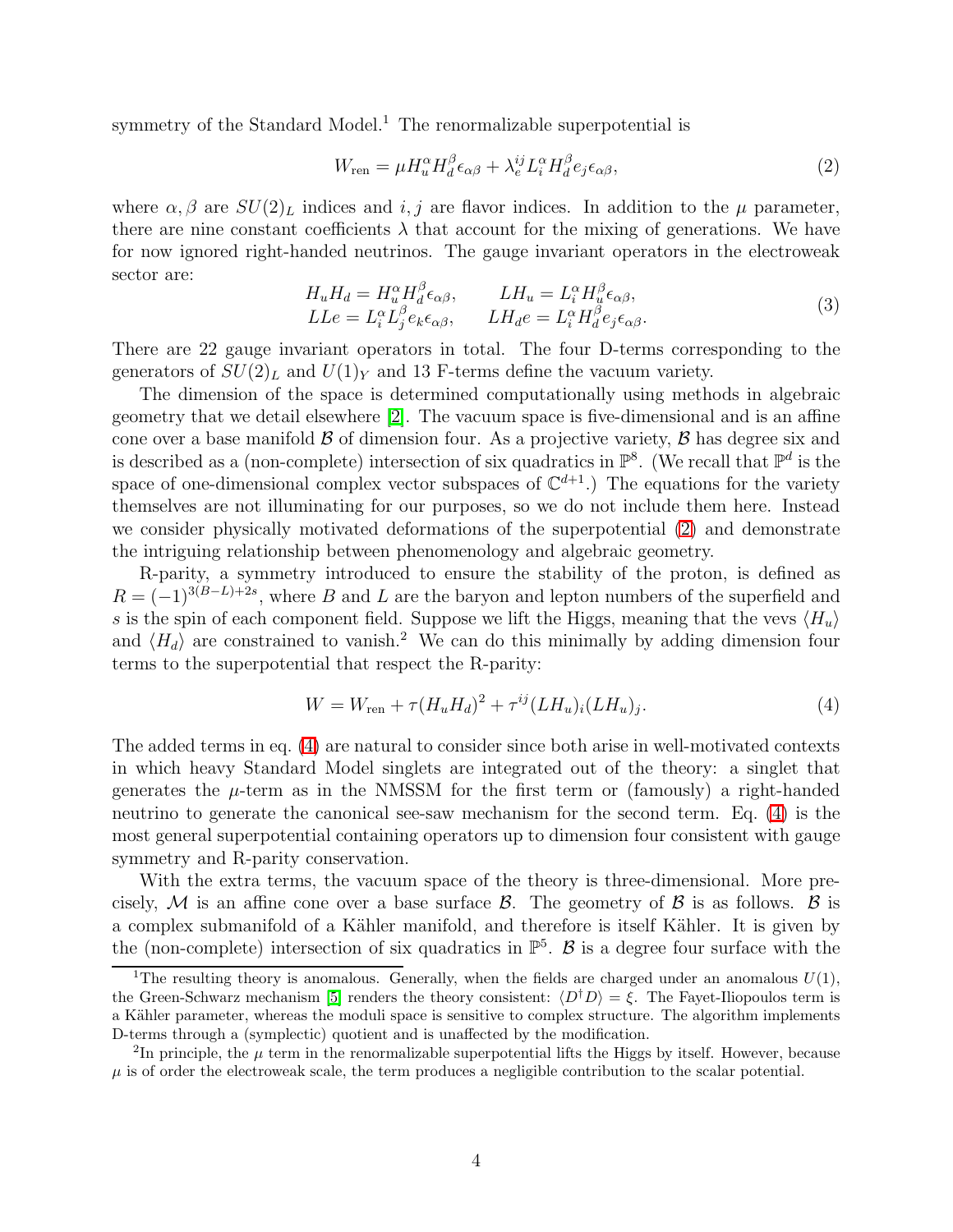Hodge diamond

$$
h^{0,1} \t h^{0,0} \t h^{0,1} \t h^{0,1} \t h^{0,2} \t 0 \t 1 \t 0 \t 0 \t 1 \t 0 \t (5) h^{0,1} \t h^{0,0} \t 1
$$

For comparison, on the left we show the Hodge diamond for a general Kähler manifold; our expectation from field theory is that the Hodge numbers  $h^{0,0}$ ,  $h^{0,1}$ ,  $h^{0,2}$ , and  $h^{1,1}$  are typically arbitrary integers. The base  $\beta$  enjoys a remarkably simple topological structure, and there is no known explanation for this within the context of quantum field theory. The four independent topological invariants are all either 0 or 1. The number of vanishing topological invariants provides a measure for how special the variety is. According to the classification of surfaces in  $\mathbb{P}^{d+1}$  [\[6\]](#page-8-5), there are only three possible degree four surfaces in  $\mathbb{P}^5$  with this Hodge structure. These are easily distinguished. One finds that the base  $\beta$  is the Veronese surface.<sup>3</sup> That is to say,  $\beta$  is the image of the degree two map:

$$
\Sigma_2: \begin{array}{c} \mathbb{P}^2 \to \mathbb{P}^5\\ (s,t) \mapsto [1,s,t,s^2,st,t^2]. \end{array} \tag{6}
$$

The affine cone over the Veronese surface is simply the line bundle  $\mathcal{O}_{\mathbb{P}^2}(-2)$ . (To specify notation,  $\mathcal{O}_{\mathbb{P}^2}(-n)$  is a line bundle of degree n over  $\mathbb{P}^2$ .)

The special structure is fragile. Suppose that we instead add other renormalizable but R-parity violating terms to the superpotential, such as the gauge invariants  $LH_u$  or  $LLe$ . While the implied violation of R-parity may be aesthetically distasteful in that the principal supersymmetric candidate for cold dark matter is lost, neither term (alone or in conjunction) can generate proton decay. Furthermore, the dimensionless coefficients of these terms are only weakly and indirectly constrained by observation. Both can contribute new supersymmetric contributions to  $\mu \to e\gamma$ , lepton branching fractions for mesons, and the anomalous magnetic moment of the muon. But these constraints (for 100 GeV mass scales) are no more than  $\mathcal{O}(10^{-3})$  for the individual dimensionless couplings, so there is no a priori reason to forbid them from the point of view of phenomenology. However, if we take

$$
W = W_{\text{ren}} + \rho^i (L H_u)_i,\tag{7}
$$

the moduli space  $\mathcal M$  is exactly  $\mathbb C$ . Any deformation to the renormalizable superpotential involving LLe reduces the moduli space to a point. It is precisely when the superpotential consists only of the R-parity preserving terms that the moduli space exhibits algebro-geometric structure. This is consistent with the principle stated in the introduction: interesting deformations for physics are those which retain or sharpen features of the vacuum space in geometry.

As one more example of this, let us now consider adding right-handed neutrinos  $\nu_i$  to the electroweak sector. The neutrinos are Standard Model singlets and gauge invariant operators

 $3$ That the surface we find is well studied in the mathematics literature, while interesting, may perhaps only indicate that the possibilities for a three-dimensional variety arising in this way are constrained.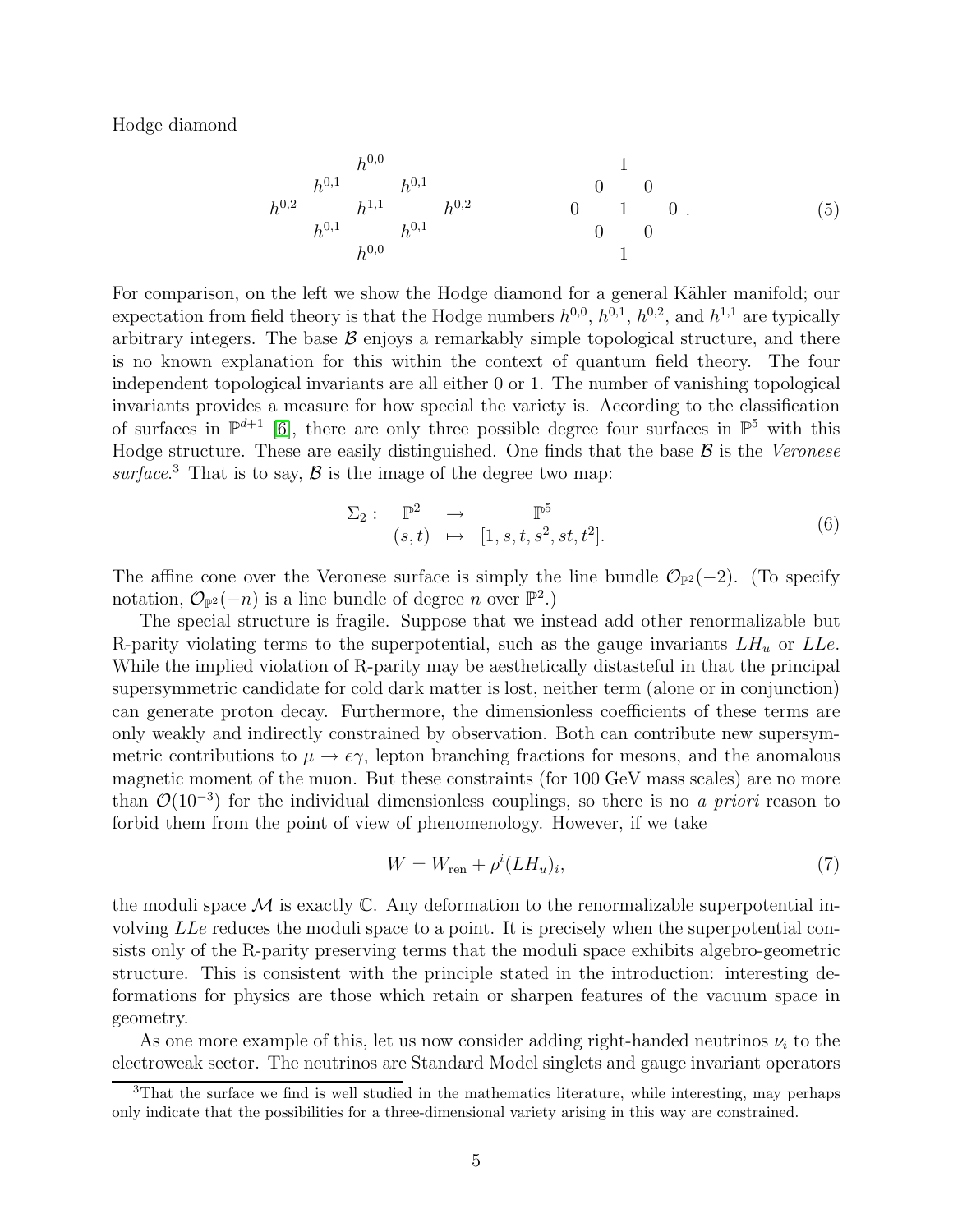in their own right. Incorporating neutrino Yukawa couplings and a  $\nu_i \nu_j$  Majorana term to the renormalizable superpotential [\(2\)](#page-4-0) by itself changes the moduli space dramatically. It is again the familiar cone over the Veronese surface. With the addition of the righthanded neutrino the renormalizable superpotential, without order four terms, gives a threedimensional variety. This structure is stable and persists without modification upon addition of higher dimension R-parity preserving terms.

#### 4 Comparison to string theory

Special structure in the moduli space of low-energy gauge theories is known to descend from geometry in higher dimensions. This is a recognizable feature of string theory. In all string models a relation exists between the geometry of the low-energy four-dimensional gauge theory and the geometry of the compact manifold. In certain constructions this relation is easy to trace. In D-brane probe models, for example, Calabi-Yau geometries are moduli spaces of the quiver gauge theory on the worldvolume [\[7\]](#page-8-6). The equation for the vacuum space as an algebraic variety is the *same* as the equation of the singularity whose transverse directions are probed by the D-brane; the gauge theory captures motion on the resolved space. Algorithms have been developed to study the field theories in detail [\[8\]](#page-8-7).

Although it may be embedded in this context [\[9\]](#page-8-8), the MSSM is not itself a quiver gauge theory. Matter consists of more than just bifundamental fields arising from open string degrees of freedom. Nevertheless, the geometric structure in the vacuum space may reflect geometric structure in higher dimensions. The existence of special structure unexplained by field theory should provide signatures of higher-energy physics, whatever the ultraviolet completion turns out to be, but inheritances of this kind are particularly natural to string theory.

#### 5 Continuing the program

We have advocated an algorithmic algebro-geometric approach to efficiently computing the algebraic variety of an  $\mathcal{N} = 1$  supersymmetric gauge theory with an arbitrary superpotential. This constitutes a major advance in tackling a fundamental problem in string model-building, and we have exhibited the value for phenomenology in the case of a toy example built from the electroweak sector of the MSSM. We present more complicated examples elsewhere [\[2\]](#page-8-1). Of course, the most important gauge theory to consider is the full three generation MSSM itself. We intend to perform this calculation on a supercomputer, but for now only offer partial results. The failure is merely one of scale — the technique, given sufficient computational resources, will succeed in determining the vacuum space of the MSSM as an algebraic variety. The special features of this moduli space should stimulate top-down efforts to recover the MSSM from string theory. It would be of interest to ask what relationship exists between the gauge theory moduli space of the MSSM and the geometry of string compactifications, particularly in D-brane models and in heterotic constructions that achieve a high degree of minimality [\[10\]](#page-8-9).

We expect surprises and novel insights from a dedicated survey of special structure in phenomenologically appealing gauge theories. We regard each renormalizable superpoten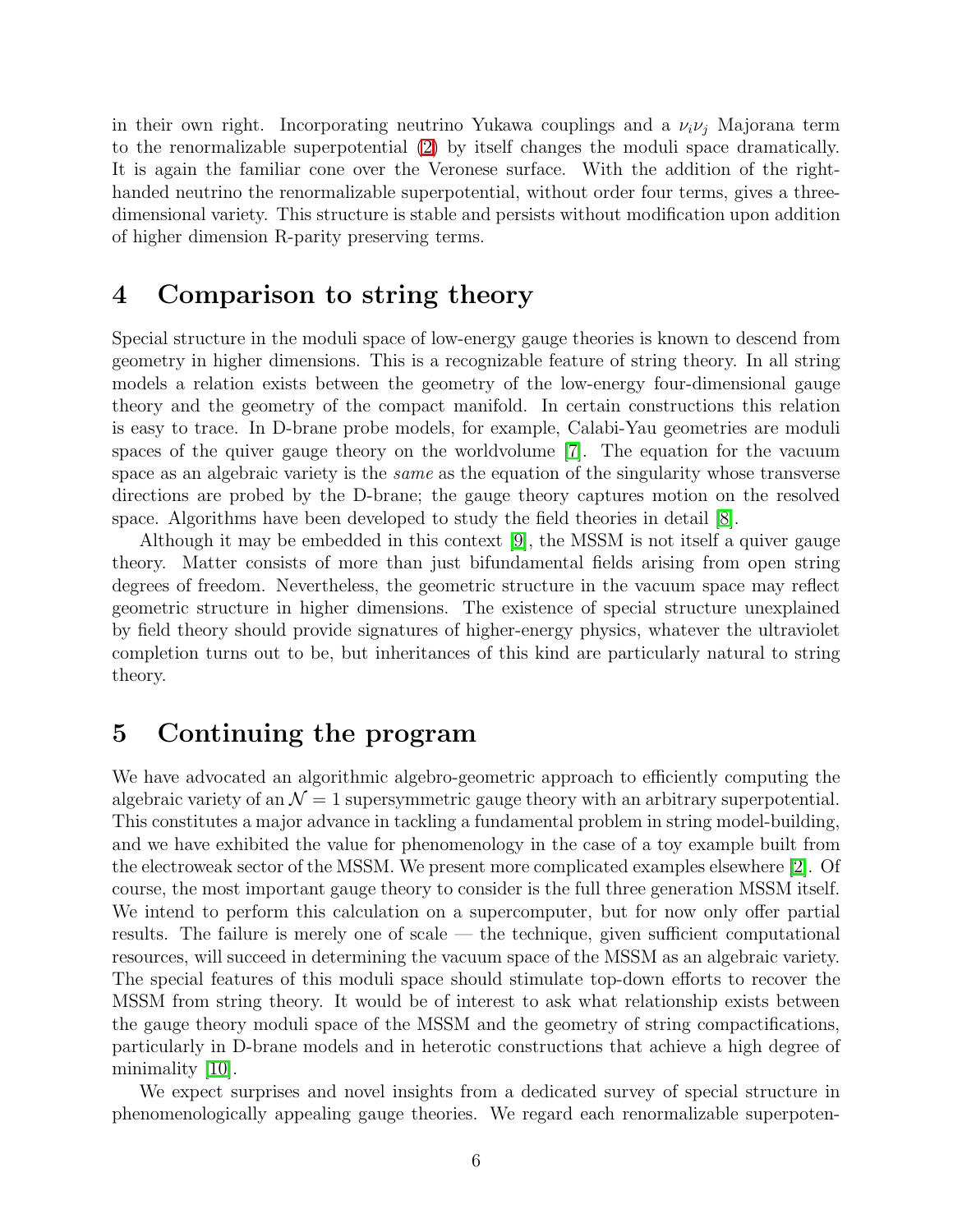tial as one of a family of theories, defined by adding various combinations of higher-order operators consistent with the gauge invariance to the minimal superpotential. Some members of these families will exhibit special structure. Many will not, for special structure is by no means universal. Indeed, we already observe that special structure only emerges when the MSSM electroweak sector is extended to include either right-handed neutrinos or higher-order operators and disappears completely when renormalizable R-parity violation is introduced. We anticipate that similar behavior will apply to the MSSM as a whole. It is clear that the superpotential (interactions) are critical in fixing the geometry of the moduli space. At each mass level, we expect to test the kind and nature of the interactions against the geometry. In this way, we can study the geometrical import of features of the gauge theory. The vacuum space of the one-generation MSSM, for instance, is trivial. Structure in the moduli space depends crucially on the existence of flavor. It may be that special geometry prefers some number of generations. This is a new bottom-up approach to model building.

 $\mathcal{N}=1$  vacuum manifolds often enjoy global isometries, continuous or discrete, that are not *a priori* evident from the superpotential. For example, in D-brane probe scenarios, one could find such symmetries of the vacuum variety, and then rearrange or redefine fields in the superpotential to exhibit the hidden global symmetries explicitly [\[11\]](#page-8-10). The techniques we have presented may facilitate the search for manifestly symmetric forms of the Lagrangian, but these symmetries are logically distinct from the use and utility of geometry as a selection principle in its own right.

Geometry supplies a point of contact between old physics and new. Selecting for structure in the vacuum space should be regarded as another tool for phenomenology. This is not an unreasonable conclusion: consider the analogous example of fine-tuning. Certain theories suffer constraints from observation that can only be satisfied through cancellations between unrelated parameters to a high degree of precision. Symmetries of the Lagrangian do not insist upon these cancellations. (An example of this is the Z-boson mass constraint in the MSSM [\[12\]](#page-8-11).) When we encounter fine-tuning, we are moved to seek an explanation from a new physical input or from a symmetry of the underlying theory. This has led to the quite useful notion of "naturalness" as a precept in physics. The precept of special structure might prove equally valuable in guiding us to explanations of empirical observations about the Standard Model.

#### Acknowledgments

We thank Steve Martin and Miles Reid for helpful discussions. JG is supported by CNRS and by PPARC. YHH is supported in part by the FitzJames Fellowship at Merton College, Oxford and by the Department of Physics and the Math/Physics Research Group at the University of Pennsylvania under cooperative research agreement DE-FG02-95ER40893 with the U.S. Department of Energy and NSF Focused Research Grant DMS0139799 for "The Geometry of Superstrings." VJ is supported by PPARC. BDN is supported by the U.S. Department of Energy under the grant DOE-EY-76-02-3071.